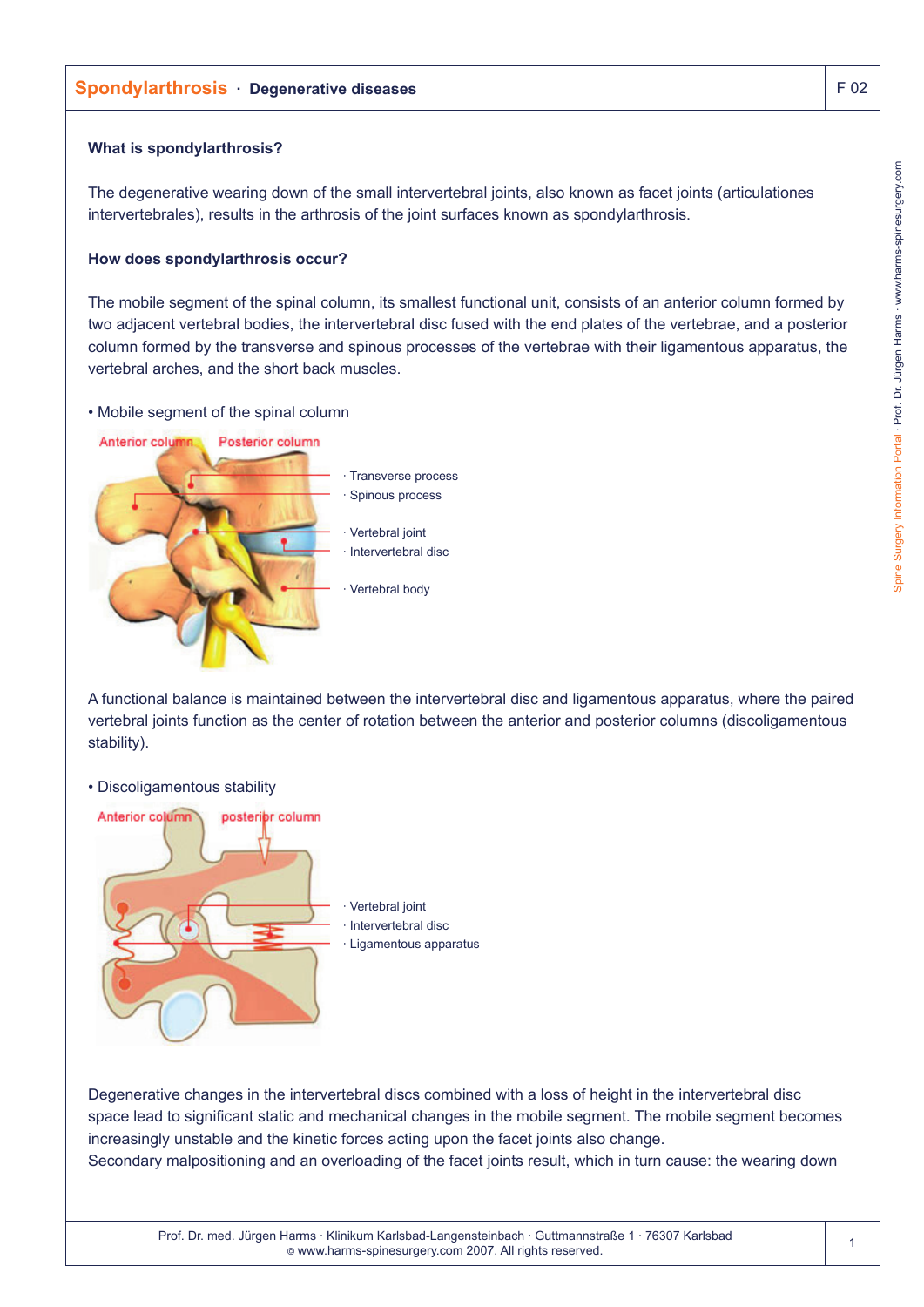## **Spondylarthrosis · Degenerative diseases** F 02

of the joint surfaces, the development of arthrosis with a loss in height of the joint spaces, irritation of the joint capsules, and bony outgrowths (osteophytes) along the edges of the vertebral joints.

• Spondylarthrosis - Arthrosis of a facet joint



## **In what sections of the spinal column does spondylarthrosis occur?**

The wearing of the facet joints can occur in all spinal column segments, though a pronounced increase in frequency is observed in sections exposed to heavy mechanical loads, such as the lower cervical spine and the lumbar spine.

#### **What are the symptoms?**

Structural loosening within the mobile segment stretches the ligamentous apparatus, leading to myofascial pain in the affected segments caused by irritation of the ligament and muscle insertions. The resulting malposition and the arthrotic transformation of the articular surfaces cause painful restrictions in mobility and blockages of the facet joints.

The outgrowth of osteophytes can result in a narrowing of the space containing the spinal nerves and spinal cord (spinal canal stenosis), resulting in compression that can cause neurological symptoms. This is often accompanied by symptom is painful local muscle hardening in the muscles of the back.

• Spondylarthrosis, osteochondrosis - Structural loosening with a narrowing of the foramina intervertebralia



**Osteochondrosis** 

Narrowing of the spinal nerve canal Facet joint arthrosis